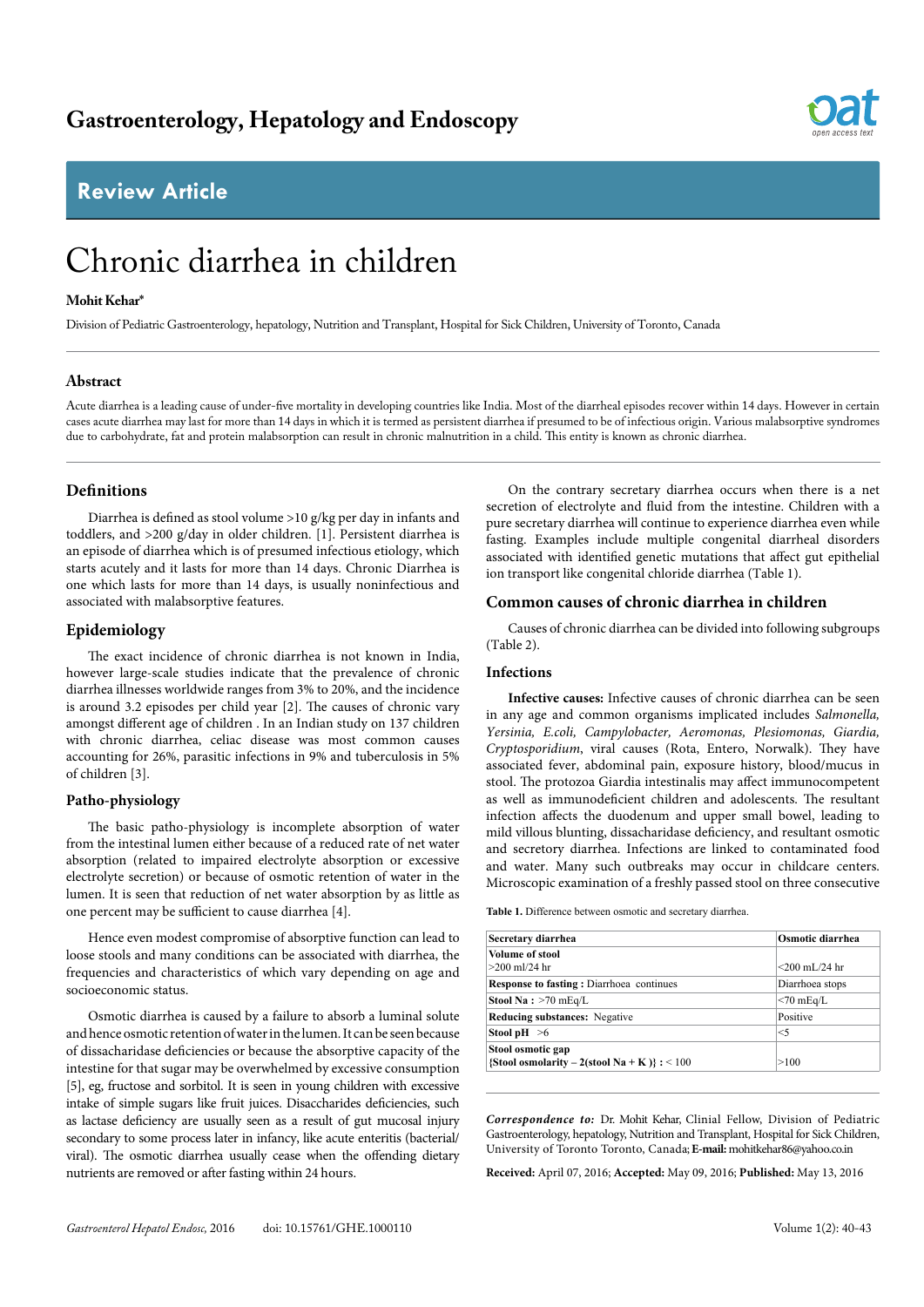#### **Table 2.** Causes of chronic diarrhea.

| Infective                                        |
|--------------------------------------------------|
| Due to exogenous substances                      |
| Abnormal digestive processes                     |
| Nutrient malabsorption                           |
| Immune and inflammatory                          |
| Structural defects                               |
| Defects of electrolytes and metabolite transport |
| Motility disorders                               |
| Neoplastic                                       |
| Chronic non specific dirrhoea                    |

days is recommended for detection of Giardia trophozoites. Giardiasis should be treated with metronidazole, tinidazole, or nitazoxanide.

Emphasis should be laid on maintenance of health and hygiene especially cleans portable drinking water.

Small bowel bacterial overgrowth: Overgrowths of aerobic and anaerobic bacteria in the small bowel like in condition as in short bowel syndrome, bowel strictures, pseudo-obstruction, malnutrition. There is enhanced bile acid deconjugation and fatty acid hydroxylation by bacteria. The patients present with abdominal pain and diarrhea.

**Whipple's disease:** Whipples disease is caused by Gram +ve bacteria: Tropheryma whippelii. The patients have Malabsorption, central nervous system, joints and cardiovascular involvement. It is a rare condition and carries a poor prognosis.

**Tropical sprue:** It is a rare condition in children and coliform organisms are implicated in its etio-pathogenesis.

#### **Abnormal digestive processes**

**Cystic fibrosis:** In Cystic fibrosis diarrhea occurs as a result of pancreatic insufficiency. Ninety percent of patients suffering from cystic fibrosis have pancreatic insufficiency [6].

The patient suffering from cystic fiboris has repeated chest infections, abdominal bloating along with passage of large greasy rotten smelling stools with failure to thrive Sweat chloride estimation is done for screening and mutation studies are diagnostic.

Other rare causes like Shwachman Diamond syndrome, Pearson syndrome, Johanson- Blizzard Syndrome

#### **Nutrient malabsorption**

**Carbohydrate malabsorption:** Carbohydrate malabsorption is seen in condition like intestinal lactase deficiency which can be congenital, adult-onset and secondary lactase deficiency. Congenital lactase deficiency is rare entity. Adult onset is extremely common and 'normal' for most humans and has racial distribution being common among Asians. Secondary lactase deficiency is seen after infectious gastroenteritis or injury to small intestinal mucosa caused by gluten or other sensitizing substances.

**Lipid malabsorption:** Lipid malabsorption is seen in diseases like cystic fibrosis, Shwachman Diamond syndrome, Pearson syndrome, Johanson- Blizzard Syndrome, celiac disease, cholestatic liver disease, beta lipoprotenemia , lymphangectasia and short bowel syndrome.

**Protein malabsorption:** Protein malabsorption is seen in condition like pancreatitis, cystic fibrosis, trypsionogen deficiency, enterokinase deficiency, hartnup disease, lymphangectasia, lowes syndrome and lysinuric protein intolerance.

#### **Immune and inflammatory**

**Celiac disease:** Celiac disease is an immune-mediated systemic disease that occurs in the setting of gluten ingestion in a genetically susceptible individual. It is very common in India, especially in North India with prevalence approaching 1% [7].

It is most common cause of chronic diarrhea and malabsorption in more than 2 years age group patients [8].

The typical presentation of celiac disease in children is failure to thrive, diarrhea and abdominal distension. However, the presentation of disease seems to have changed over the past few years. The typical presentation is now seen in less than 50% of newly diagnosed cases of Celiac disease. Diagnosis should begin with establishing the presence of anti-tissue transglutaminase antibody/anti endomyseal antibody and is confirmed by histologic findings in the duodenum which is graded according to Marsh Criteria. The management of celiac disease is lifelong restriction of food containing gluten in diet which includes wheat, rye, and barley. Multivitamin and mineral deficiency should also be managed appropriately.

**Cow's milk protein allergy (CMPA):** Cow's milk protein allergy present in first yr of life, but may preset up to two years of age. The child present with streaks of blood and mucus in stool, in otherwise healthy infant. It typically occurs in child on top milk, however 0.5% may present in exclusive breast fed infants. CMPA is increasing being recognised in India over past decade [9].

The disease can be IgE and non IgE medicated, most of the gastrointestinal symptoms are non Ig mediated. Double blinded placebo control trial is diagnostic for the disease, however it is cumbersome and an open challenge is done in practice [10]. In open challenge the patient is advised to stop all milk and milk products and is started on extensively hydrolysed formulae for 4-6 weeks and after improvement of symptoms the child is challenged with normal milk, if the symptoms reappear it confirms the diagnosis. Treatment is extensively hydrolysed formulae (eHF) or amino acid based formulae. In exclusive breast fed infants below 6 months of age, the mother is stopped of all milk and milk products and breast feeding is continued. Soy protein–based formula may be an option in infants older than 6 months who do not accept the bitter taste of an eHF, or in cases in which the higher cost of an eHF is a limiting its factor, provided that the tolerance to soy protein has been established [10].

**Inflammatory bowel disease:** Inflammatory bowel diseases (IBD) can present in children and adolescents with chronic diarrhea with passage of blood or mucus in stools. The child can have weight loss, anemia, tenesmus, joint pains, and redness of eyes. In Crohn's disease, stool may contain microscopic blood but may not be grossly bloody. In ulcerative colitis, diarrhea is a more consistent presenting feature. The patients will have raised inflammatory markers like ESR, CRP, Platelet counts, and low albumin. Evaluation involves hematological markers, serology, upper GI endoscopy and colonoscopy. Treatment includes anti-inflammatory agents like steroids, 5ASA, Azathioprine etc.

**Autoimmune enteropathies:** Autoimmune enteropathies are rare disorders that may present as severe diarrhea during infancy or toddlerhood. The diarrhea may be isolated, or may occur in association with diabetes mellitus as part of the IPEX syndrome.

**Immunodeficiency:** Patient with chronic diarrhea should be evaluated for primary or secondary immunodeficiency such as HIV disease. In this case, the evaluation should focus on potential infectious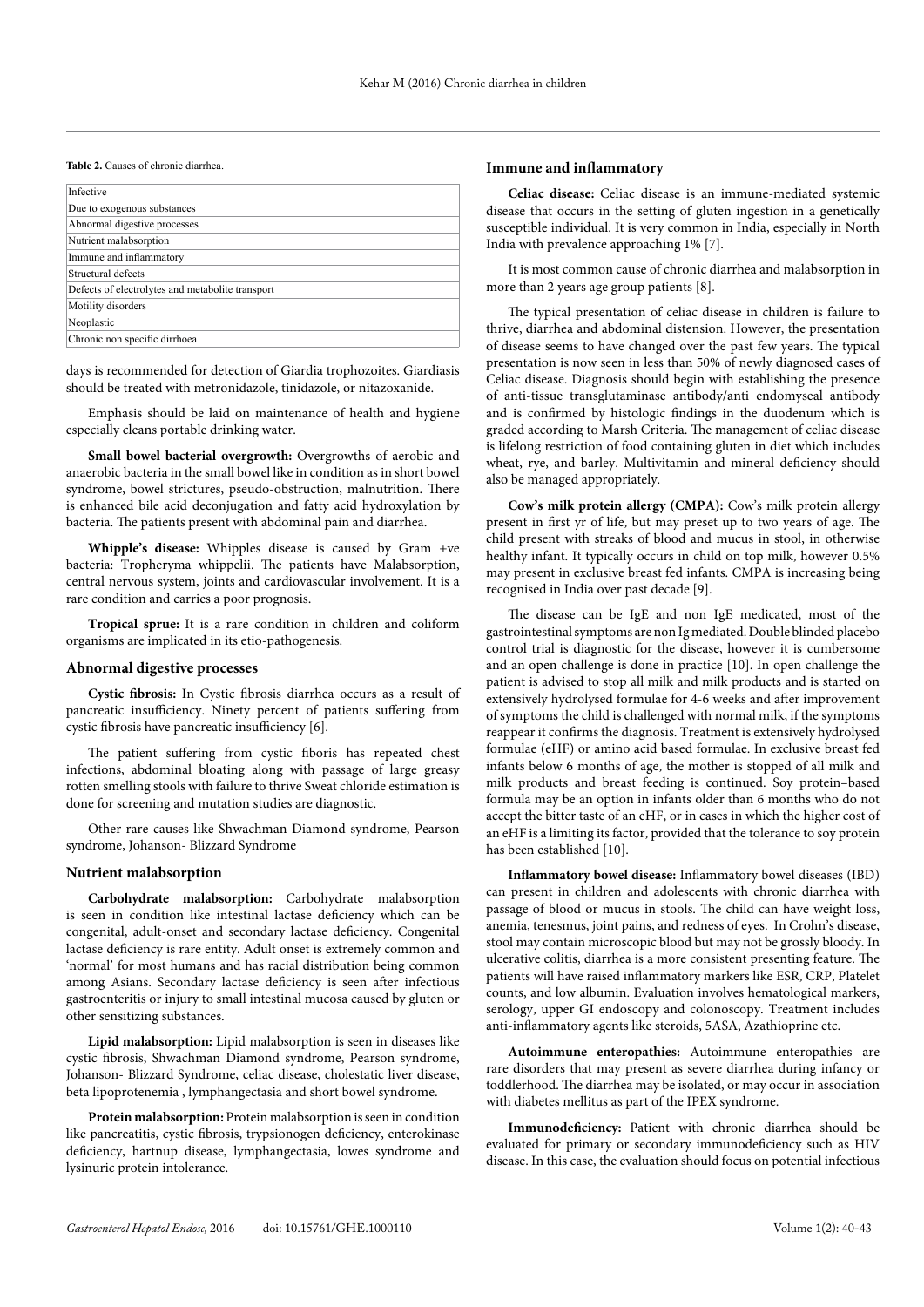causes of the diarrhea, particularly parasites and opportunistic infections such as Cryptosporidium, Isospora, and Cyclospora [10].

**Structural defects:** These include disease like tufting enteropathy, microvillous inclusion disease , phenotypic diarrhea, lymphangiectasia, intergrin deficiency, heparan sulphate deficiency. These are rare diseases and cause neonatal diarrhea and carries a poor prognosis.

**Defects with effects of electrolytes of electrolytes and metabolite transport:** It includes congenital chloride diarrhea (CCD) and congenital sodium diarrhoea (CSD), these disorders cause secretary diarrhea and present in 1-2 week of life and carry a poor prognosis.

#### **Chronic non specific diarrhea**

**Chronic non specific diarrhea of infancy/Toddler's diarrhea:**  Toddler's diarrhea is most commonly seen in first 3 years after birth. It present with varied stool frequency and consistency without blood or mucus and stool contain undigested food particles. There is no failure to thrive and treatment includes decreased fruit juices (fructose) and reassurance along with liberalization of fat to encourage normal caloric intake and to slow intestinal transit time is also important [12].

Monitoring growth parameters in child with chronic diarrhea is important as disease like toddler's diarrhea have normal growth parameters.

**Neoplastic causes:** Neoplastic causes of chronic diarrhea are rare and includes diseases like gastrinoma, vipoma, mastocytosis, zollinger ellison syndrome, pheochromocytoma, lymphoma.

# **Motility disorders**

#### **Hirschprung's disease**

Hirschprungs disease may present enterocolitis and diarrhea, and may progress to life-threatening toxic megacolon. Infant presents with history of delayed passage of meconium, constipation, failure to thrive. Per rectal examination will reveal a empty rectum and gush of air and stool following withdrawal of finger. Infants with Hirschsprung's disease should be evaluated promptly with abdominal plain films, [barium](http://www.uptodate.com/contents/barium-drug-information?source=see_link) contrast studies and/or rectal suction biopsies.

#### **Evaluation**

**Evaluation of chronic diarrhea includes detailed history and physical examination:** As with all diseases in medicine, a detailed history and examination is must to diagnose the cause of chronic diarrhea. Characteristics of the stool are very important in assessing the cause and severity of the illness. It is important to differentiate small bowel diarrhea from large bowel type of diarrhea. Large bowel type of diarrhea has blood, mucus, tenesmus, urgency and high frequency. Small bowel diarrhea has large volume, foul-smelling stools with undigested food particles and often associated with features of lactose intolerance like explosive diarrhea and bloating. Stool frequency and volume along with appearance; the presence of blood or mucus; and the relationship to feeding or dietary intake should be asked. Patients with toddler's diarrhea often have loose stools with undigested food particles; frequent loose watery stools may indicate carbohydrate intolerance and pasty or loose foul-smelling stools indicate fat malabsorption. Extraintestinal symptoms should be asked like presence or absence of weight loss, rash, fatigue, vomiting, joint aches, or oral ulcers.

A detailed history of source of drinking water, family history, and sick contacts should be evaluated. History of complementary feeding is important and should be asked and onset of diarrhea after introduction of specific foods like seen in celiac disease and Cow's milk protein allergy is noted. History of repeated infections may be seen in cystic fibrosis or immune deficiency syndromes.

Physical examination should include anthropometry assessment and evaluation of dehydration. Clubbing can be seen in celiac disease and IBD. Joint pain, swelling and erythema can be extra-intestinal manifestations of IBD. Signs of nutrient and vitamin deficiencies should be evaluated such as perianal dermatitis in zinc deficiency, bone deformity in vitamin D deficiency, night blindness and keratomalacia in Vitamin A, bruising in Vitamin K deficiency and other changes associated with B complex deficiency. The abdomen may be distended in malabsorption syndromes or small bowel bacterial overgrowth. Examination of the rectum is important also and may reveal perianal disease in IBD and findings suggestive of Hirshprungs disease.

**Laboratory evaluation:** A detailed history and examination is needed so that unnecessary investigations are better avoided. Initial investigations include a complete hemogram to evaluate anemia, total counts and platelets. Stool routine and culture with urine routine should be done in all cases of chronic diarrhea. Stool may contain rbc, wbc and mucus indicating a mucosal inflammation in large bowel. Serum electrolytes with renal function test should also be done. Serology for celiac disease ie Ttg with total IgA should be done in cases of small bowel diarrhea. Upper GI endoscopy and when required colonoscopy with mucosal biopsy are required in many diseases like celiac disease, IBD, eosinophlic enteropathy , microvillous inclusion disease , tufting enteropathy , giardiasis, Intestinal lymphangiectasia. In special cases fecal fat estimation, fecal elastase, fecal a1 antitrypsin levels, H2 breath test, hormonal assays may be required.

#### **Treatment**

It depends on primary cause of chronic diarrhea; it may vary from just reassurance in cases of chronic nonspecific diarrhea to bowel transplant in structural enteropathies. In addition to specific disease oriented therapy the patients should be given vitamin and mineral supplement.

Disease like Cow's milk protein allergy, celiac disease, and giardiasis are easily treatable. Celiac disease management includes a lifelong strict adherence to gluten free diet and nutritional counseling. For CMPA, the ideal management it extensively hydrolysed formualae, unfortunately they are not still available in India and are to be imported thereby increasing their cost.

#### **Conclusion**

Chronic diarrhea is important cause of morbidity in developing countries. Timely evaluation and management is of paramount importance to prevent complications. The patient should be referred to a tertiary care center in time for appropriate diagnosis and treatment.

#### **References**

- 1. Vanderhoof JA (1998) Chronicdiarrhea. *Pediatr Rev* 19: 418-422. [\[Crossref](http://www.ncbi.nlm.nih.gov/pubmed/9849071)]
- 2. Kosek M, Bern C, Guerrant RL (2003) The global burden of diarrhoeal disease, as estimated from studies published between 1992 and 2000. *Bull World Health Organ*  81: 197-204. [\[Crossref](http://www.ncbi.nlm.nih.gov/pubmed/12764516)]
- 3. Yachha SK, Misra S, Malik AK, Nagi B, Mehta S (1993) Spectrum of malabsorption syndrome in north Indian children. *Indian J Gastroenterol* 12: 120-125. [[Crossref\]](http://www.ncbi.nlm.nih.gov/pubmed/8270289)
- 4. Schiller LR (2004) Chronicdiarrhea. *Gastroenterology* 127: 287-293. [\[Crossref\]](http://www.ncbi.nlm.nih.gov/pubmed/15236193)
- 5. Gibson PR, Newnham E, Barrett JS, Shepherd SJ, Muir JG (2007) Review article: fructose malabsorption and the bigger picture. *Aliment Pharmacol Ther* 25: 349-363. [[Crossref\]](http://www.ncbi.nlm.nih.gov/pubmed/17217453)